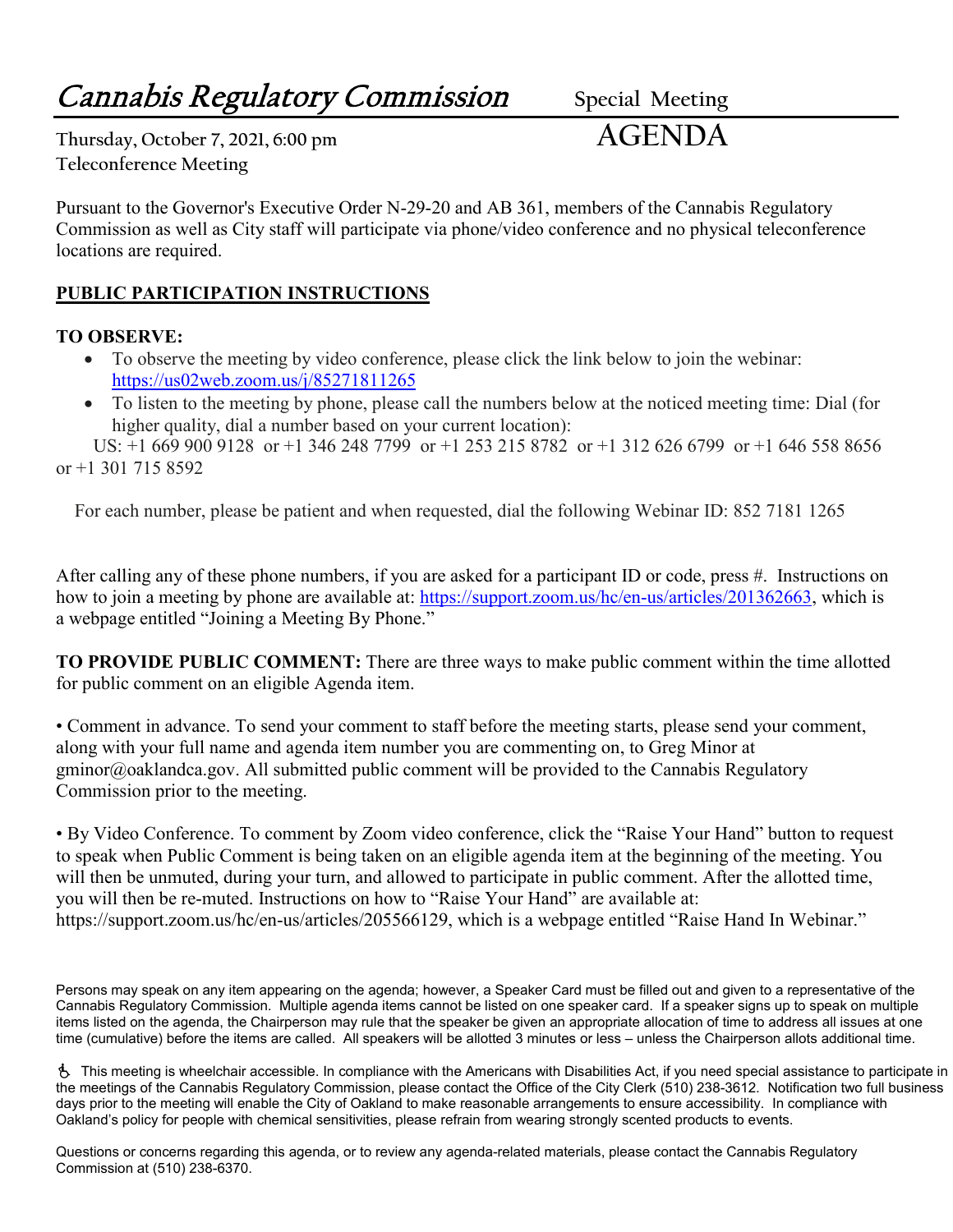• By Phone. To comment by phone, please call on one of the above listed phone numbers. You will be prompted to "Raise Your Hand" by pressing STAR-NINE ("\*9") to request to speak when Public Comment is being taken on a eligible agenda item at the beginning of the meeting.

Once it is your turn, you will be unmuted and allowed to make your comment. After the allotted time, you will be re-muted. Instructions of how to raise your hand by phone are available at: https://support.zoom.us/hc/enus/articles/201362663, which is a webpage entitled "Joining a Meeting by Phone."

If you have any questions about these protocols, please e-mail Greg Minor, at  $gminor(a)$ oaklandca.gov

#### *Members:*

| Vacant           | District 1 | Frank Tucker            | District 7         |
|------------------|------------|-------------------------|--------------------|
| Tracey Corder    | District 2 | Chaney Turner           | At Large           |
| Austin Stevenson | District 3 | Stephanie Floyd-Johnson | Mayor              |
| Vacant           | District 4 | TiYanna Long            | City Auditor       |
| Vacant           | District 5 | Greg Minor              | City Administrator |
| Vacant           | District 6 |                         |                    |

Available on-line at: **https://www.oaklandca.gov/boards-commissions/cannabis-regulatory-commission**

### MEETING AGENDA

- A. Roll Call and Determination of Quorum
- B. Adopt A Resolution Determining That Conducting In-Person Meetings Of The Cannabis Regulatory Commission Would Present Imminent Risks To Attendees' Health, And Electing To Continue Conducting Meetings Using Teleconferencing In Accordance With California Government Code Section 54953(E), A Provision Of AB-361
- C. Open Forum / Public Comment
- D. Adjournment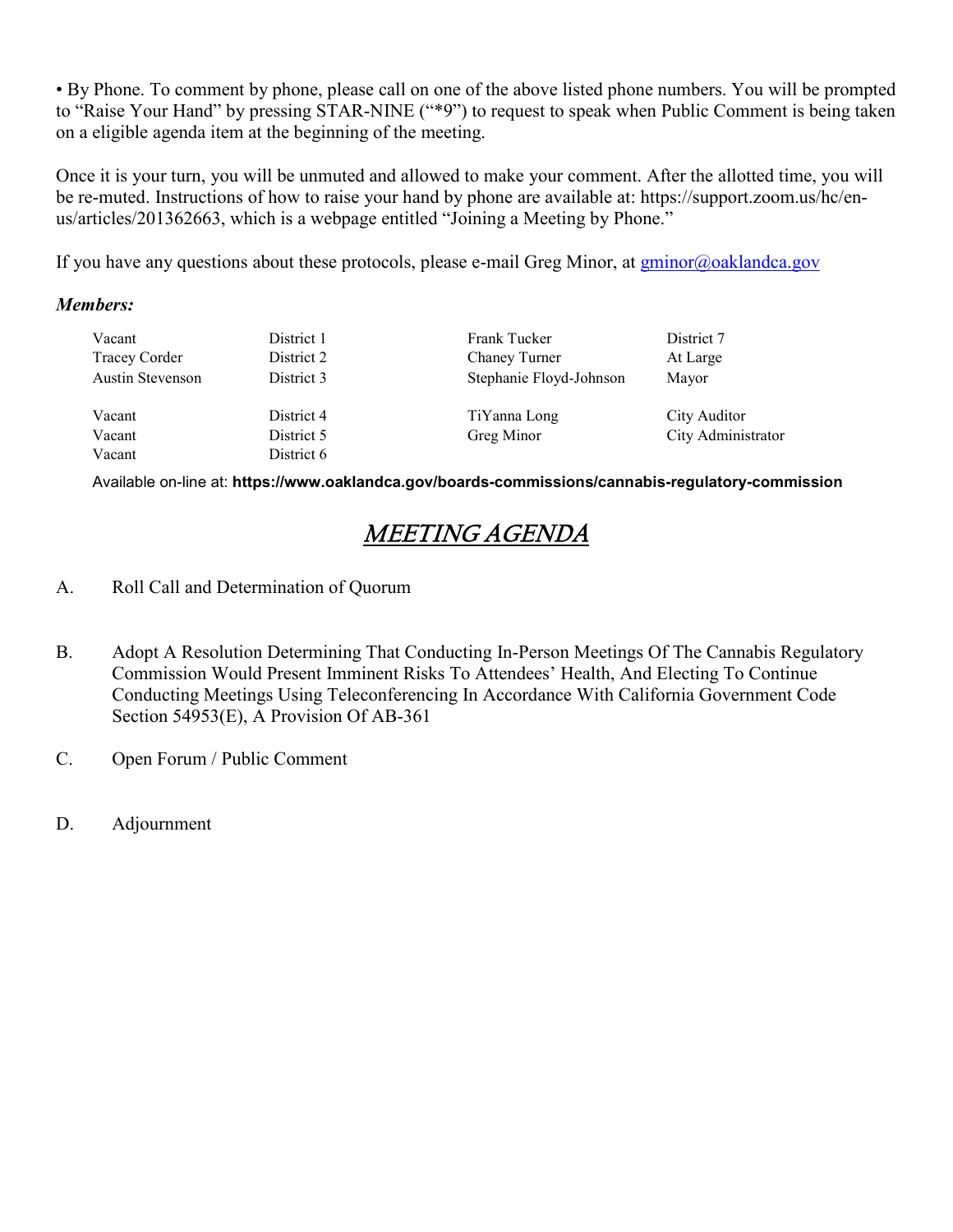## **OAKLAND CANNABIS REGULATORY COMMISSION**

### **RESOLUTION NO. \_\_\_\_\_\_\_\_\_\_\_\_\_\_\_**

**ADOPT A RESOLUTION DETERMINING THAT CONDUCTING IN-PERSON MEETINGS OF THE CANNABIS REGULATORY COMMISSION AND ITS COMMITTEES WOULD PRESENT IMMINENT RISKS TO ATTENDEES' HEALTH, AND ELECTING TO CONTINUE CONDUCTING MEETINGS USING TELECONFERENCING IN ACCORDANCE WITH CALIFORNIA GOVERNMENT CODE SECTION 54953(e), A PROVISION OF AB-361.**

**WHEREAS,** on March 4, 2020, Governor Gavin Newsom declared a state of emergency related to COVID-19, pursuant to Government Code Section 8625, and such declaration has not been lifted or rescinded. *See* [https://www.gov.ca.gov/wp-content/uploads/2020/03/3.4.20-](https://www.gov.ca.gov/wp-content/uploads/2020/03/3.4.20-Coronavirus-SOE-Proclamation.pdf) [Coronavirus-SOE-Proclamation.pdf;](https://www.gov.ca.gov/wp-content/uploads/2020/03/3.4.20-Coronavirus-SOE-Proclamation.pdf) and

**WHEREAS**, on March 9, 2020, the City Administrator in their capacity as the Director of the Emergency Operations Center (EOC), issued a proclamation of local emergency due to the spread of COVID-19 in Oakland, and on March 12, 2020, the City Council passed Resolution No. 88075 C.M.S. ratifying the proclamation of local emergency pursuant to Oakland Municipal Code (O.M.C.) section 8.50.050(C); and

**WHEREAS**, City Council Resolution No. 88075 remains in full force and effect to date; and

**WHEREAS**, the Centers for Disease Control (CDC) recommends physical distancing of at least six (6) feet whenever possible, avoiding crowds, and avoiding spaces that do not offer fresh air from the outdoors, particularly for people who are not fully vaccinated or who are at higher risk of getting very sick from COVID-19. *See* [https://www.cdc.gov/coronavirus/2019](https://www.cdc.gov/coronavirus/2019-ncov/prevent-getting-sick/prevention.html) [ncov/prevent-getting-sick/prevention.html;](https://www.cdc.gov/coronavirus/2019-ncov/prevent-getting-sick/prevention.html) and

**WHEREAS**, the CDC recommends that people who live with unvaccinated people avoid activities that make physical distancing hard. *See* [https://www.cdc.gov/coronavirus/2019](https://www.cdc.gov/coronavirus/2019-ncov/your-health/about-covid-19/caring-for-children/families.html) [ncov/your-health/about-covid-19/caring-for-children/families.html;](https://www.cdc.gov/coronavirus/2019-ncov/your-health/about-covid-19/caring-for-children/families.html) and

**WHEREAS**, the CDC recommends that older adults limit in-person interactions as much as possible, particularly when indoors. *See* [https://www.cdc.gov/aging/covid19/covid19-older](https://www.cdc.gov/aging/covid19/covid19-older-adults.html)[adults.html;](https://www.cdc.gov/aging/covid19/covid19-older-adults.html) and

**WHEREAS**, the CDC, the California Department of Public Health, and the Alameda County Public Health Department all recommend that people experiencing COVID-19